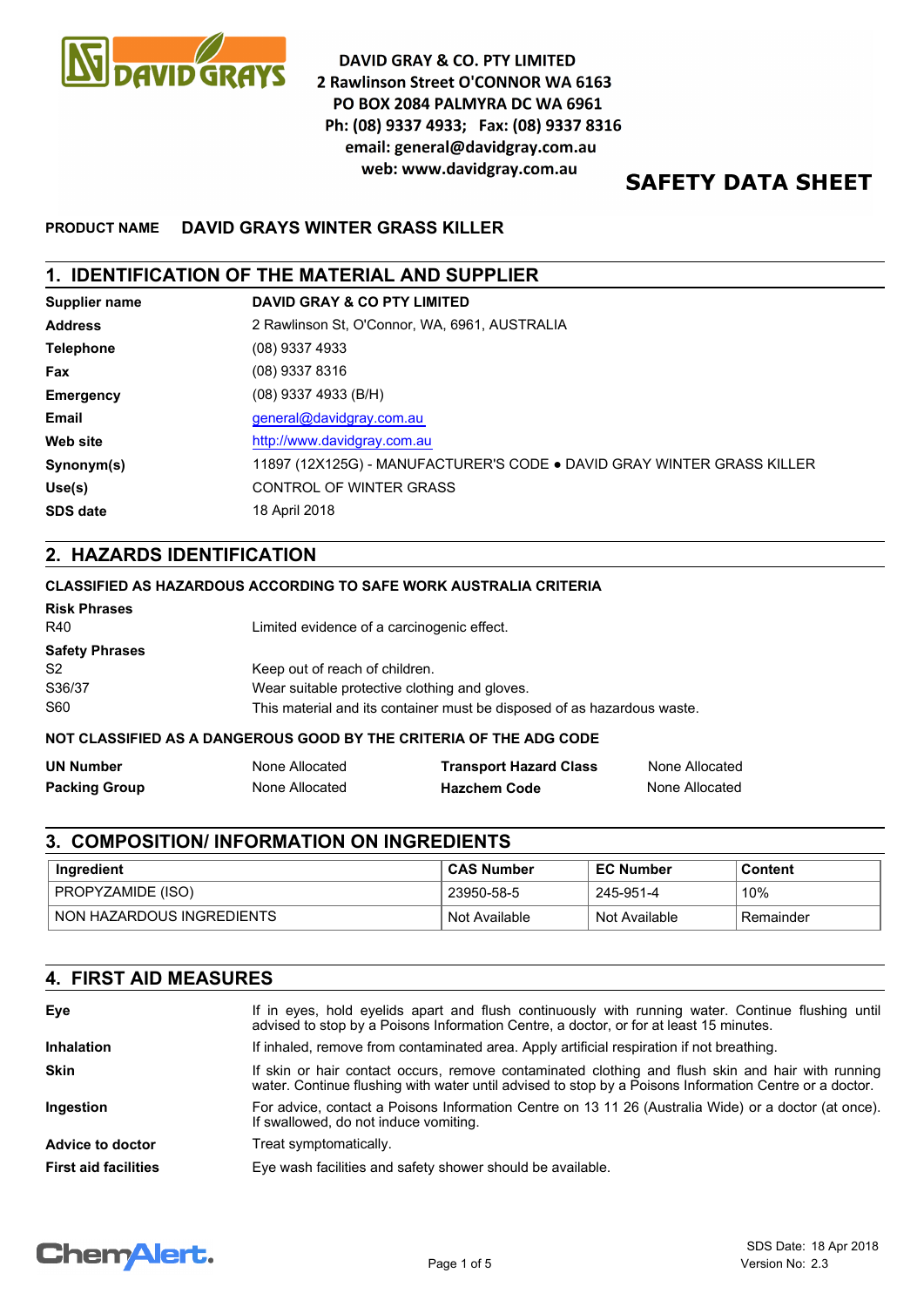## **5. FIRE FIGHTING MEASURES**

| <b>Flammability</b>  | Non flammable. May evolve toxic gases (carbon/ nitrogen oxides, hydrocarbons) when heated to<br>decomposition.                                                                                                                                                                                                                     |
|----------------------|------------------------------------------------------------------------------------------------------------------------------------------------------------------------------------------------------------------------------------------------------------------------------------------------------------------------------------|
| Fire and explosion   | Evacuate area and contact emergency services. Toxic gases may be evolved in a fire situation.<br>Remain upwind and notify those downwind of hazard. Wear full protective equipment including Self<br>Contained Breathing Apparatus (SCBA) when combating fire. Use waterfog to cool intact containers<br>and nearby storage areas. |
| <b>Extinguishing</b> | Use an extinguishing agent suitable for the surrounding fire.                                                                                                                                                                                                                                                                      |
| <b>Hazchem code</b>  | None allocated.                                                                                                                                                                                                                                                                                                                    |

## **6. ACCIDENTAL RELEASE MEASURES**

| <b>Personal precautions</b>      | Wear Personal Protective Equipment (PPE) as detailed in section 8 of the SDS. Clear area of all<br>unprotected personnel. Contact emergency services where appropriate. |
|----------------------------------|-------------------------------------------------------------------------------------------------------------------------------------------------------------------------|
| <b>Environmental precautions</b> | Prevent product from entering drains and waterways.                                                                                                                     |
| Methods of cleaning up           | Contain spillage, then collect and place in suitable containers for reuse or disposal. Avoid generating<br>dust.                                                        |
| <b>References</b>                | See Sections 8 and 13 for exposure controls and disposal.                                                                                                               |

## **7. STORAGE AND HANDLING**

**Storage** Store in a secured, cool, dry, well ventilated area, removed from fertilizers, seeds, feed, food, direct sunlight and heat or ignition sources. Ensure containers are adequately labelled, protected from physical damage and sealed when not in use. Check regularly for leaks or spills. Large storage areas should be bunded. Handling Before use carefully read the product label. Use of safe work practices are recommended to avoid eye or skin contact and inhalation. Observe good personal hygiene, including washing hands before eating. Prohibit eating, drinking and smoking in contaminated areas.

## **8. EXPOSURE CONTROLS / PERSONAL PROTECTION**

| <b>Exposure standards</b>   | No exposure standard(s) allocated.                                                                                                                                    |
|-----------------------------|-----------------------------------------------------------------------------------------------------------------------------------------------------------------------|
| <b>Biological limits</b>    | No biological limit allocated.                                                                                                                                        |
| <b>Engineering controls</b> | Avoid inhalation. Use in well ventilated areas.                                                                                                                       |
| <b>PPE</b>                  |                                                                                                                                                                       |
| Eye / Face                  | Wear dust-proof goggles.                                                                                                                                              |
| <b>Hands</b>                | Wear PVC or rubber gloves.                                                                                                                                            |
| <b>Body</b>                 | When using large quantities or where heavy contamination is likely, wear coveralls.                                                                                   |
| <b>Respiratory</b>          | Where an inhalation risk exists, wear a Class P1 (Particulate) respirator. If spraying, wear a Type<br>A-Class P1 (Organic gases/vapours and Particulate) respirator. |
|                             |                                                                                                                                                                       |



## **9. PHYSICAL AND CHEMICAL PROPERTIES**

| Appearance              | <b>WHITE POWDER</b>  |
|-------------------------|----------------------|
| <b>Odour</b>            | <b>SLIGHT ODOUR</b>  |
| Flammability            | <b>NON FLAMMABLE</b> |
| <b>Flash point</b>      | <b>NOT RELEVANT</b>  |
| <b>Boiling point</b>    | <b>NOT AVAILABLE</b> |
| <b>Melting point</b>    | <b>NOT AVAILABLE</b> |
| <b>Evaporation rate</b> | <b>NOT AVAILABLE</b> |

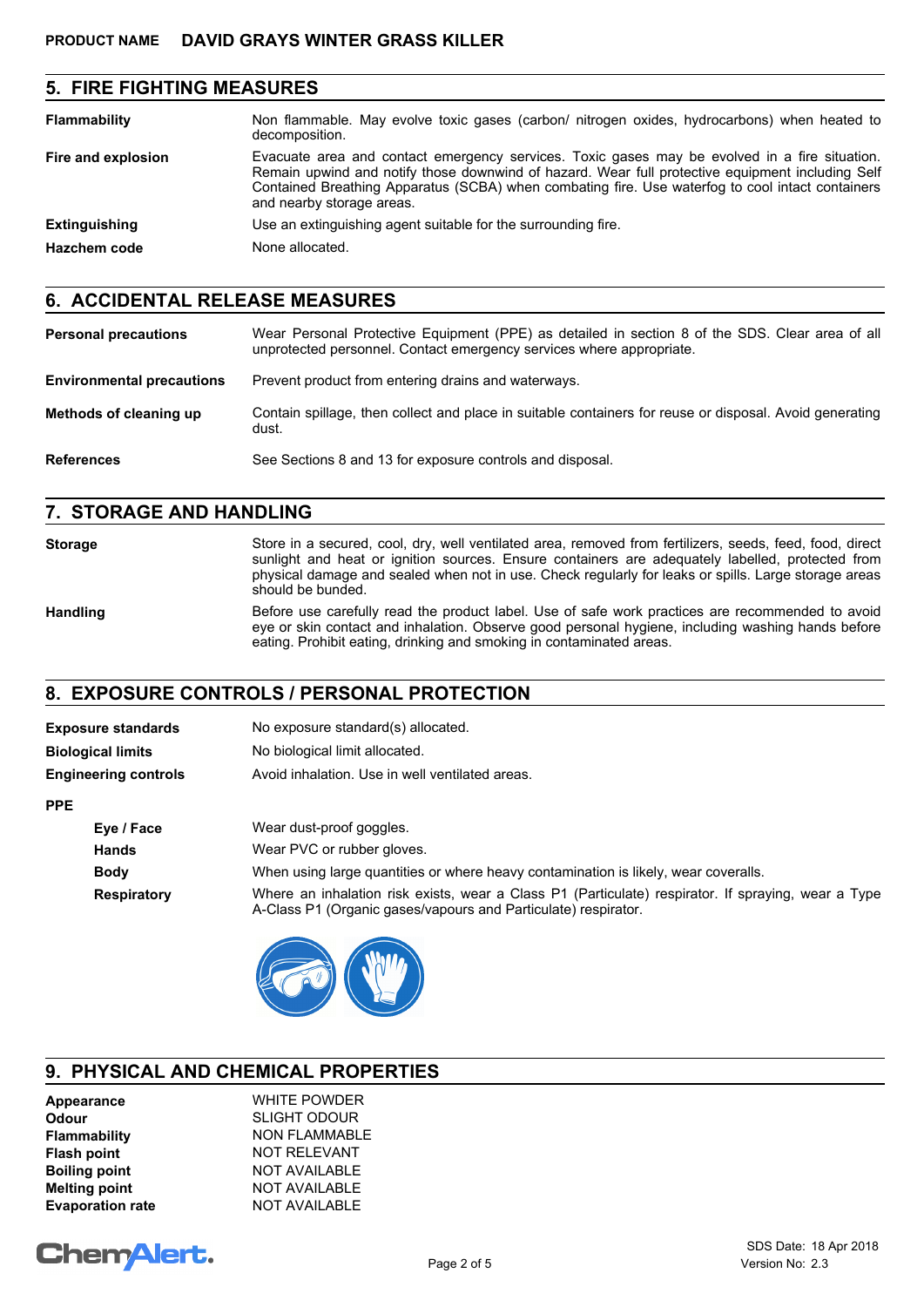### **PRODUCT NAME DAVID GRAYS WINTER GRASS KILLER**

| рH                               | NOT AVAILABLE        |
|----------------------------------|----------------------|
| <b>Vapour density</b>            | <b>NOT AVAILABLE</b> |
| <b>Specific gravity</b>          | <b>NOT AVAILABLE</b> |
| Solubility (water)               | <b>DISPERSIBLE</b>   |
| Vapour pressure                  | <b>NOT AVAILABLE</b> |
| <b>Upper explosion limit</b>     | NOT REI EVANT        |
| <b>Lower explosion limit</b>     | NOT REI EVANT        |
| <b>Partition coefficient</b>     | NOT AVAILABLE        |
| <b>Autoignition temperature</b>  | <b>NOT AVAILABLE</b> |
| <b>Decomposition temperature</b> | <b>NOT AVAILABLE</b> |
| <b>Viscosity</b>                 | NOT AVAILABLE        |
| <b>Explosive properties</b>      | <b>NOT AVAILABLE</b> |
| <b>Oxidising properties</b>      | NOT AVAILABLE        |

## **10. STABILITY AND REACTIVITY**

| <b>Chemical stability</b>                         | Stable under recommended conditions of storage.                                              |
|---------------------------------------------------|----------------------------------------------------------------------------------------------|
| <b>Conditions to avoid</b>                        | Avoid heat, sparks, open flames and other ignition sources.                                  |
| <b>Material to avoid</b>                          | Compatible with most commonly used materials.                                                |
| <b>Hazardous Decomposition</b><br><b>Products</b> | May evolve toxic gases (carbon/ nitrogen oxides, hydrocarbons) when heated to decomposition. |
| <b>Hazardous Reactions</b>                        | Polymerization will not occur.                                                               |

## **11. TOXICOLOGICAL INFORMATION**

| <b>Health Hazard</b><br><b>Summary</b> | May be harmful - irritant. This product has the potential to cause adverse health effects with over<br>exposure. Use safe work practices to avoid eye or skin contact and inhalation. Limited evidence of a<br>carcinogenic effect. |
|----------------------------------------|-------------------------------------------------------------------------------------------------------------------------------------------------------------------------------------------------------------------------------------|
| Eye                                    | Irritant. Contact may result in irritation, lacrimation, pain and redness.                                                                                                                                                          |
| <b>Inhalation</b>                      | Low to moderate irritant. Over exposure may result in irritation of the nose and throat, with coughing.                                                                                                                             |
| <b>Skin</b>                            | Irritant. Contact may result in irritation, redness, pain and rash.                                                                                                                                                                 |
| Ingestion                              | May be harmful. Ingestion may result in gastrointestinal irritation, nausea, vomiting, abdominal pain<br>and diarrhoea.                                                                                                             |
| <b>Toxicity data</b>                   | PROPYZAMIDE (ISO)<br>(23950-58-5)<br>LD50 (oral)<br>3350 mg/kg (rat)                                                                                                                                                                |

## **12. ECOLOGICAL INFORMATION**

| <b>Toxicity</b>                  | No information provided. |
|----------------------------------|--------------------------|
| Persistence and degradability    | No information provided. |
| <b>Bioaccumulative potential</b> | No information provided. |
| <b>Mobility in soil</b>          | No information provided. |
| Other adverse effects            | No information provided. |

## **13. DISPOSAL CONSIDERATIONS**

| Waste disposal | For small amounts, absorb with sand, vermiculite or similar and dispose of to an approved landfill<br>site. Contact the manufacturer/supplier for additional information if disposing of large quantities (if<br>required). Triple rinse (or preferably pressure rinse) containers before disposal. Add rinsings to the<br>spray tank. |
|----------------|----------------------------------------------------------------------------------------------------------------------------------------------------------------------------------------------------------------------------------------------------------------------------------------------------------------------------------------|
| Legislation    | Dispose of in accordance with relevant local legislation.                                                                                                                                                                                                                                                                              |

## **14. TRANSPORT INFORMATION**

**NOT CLASSIFIED AS A DANGEROUS GOOD BY THE CRITERIA OF THE ADG CODE, IMDG OR IATA**

# Chemalert.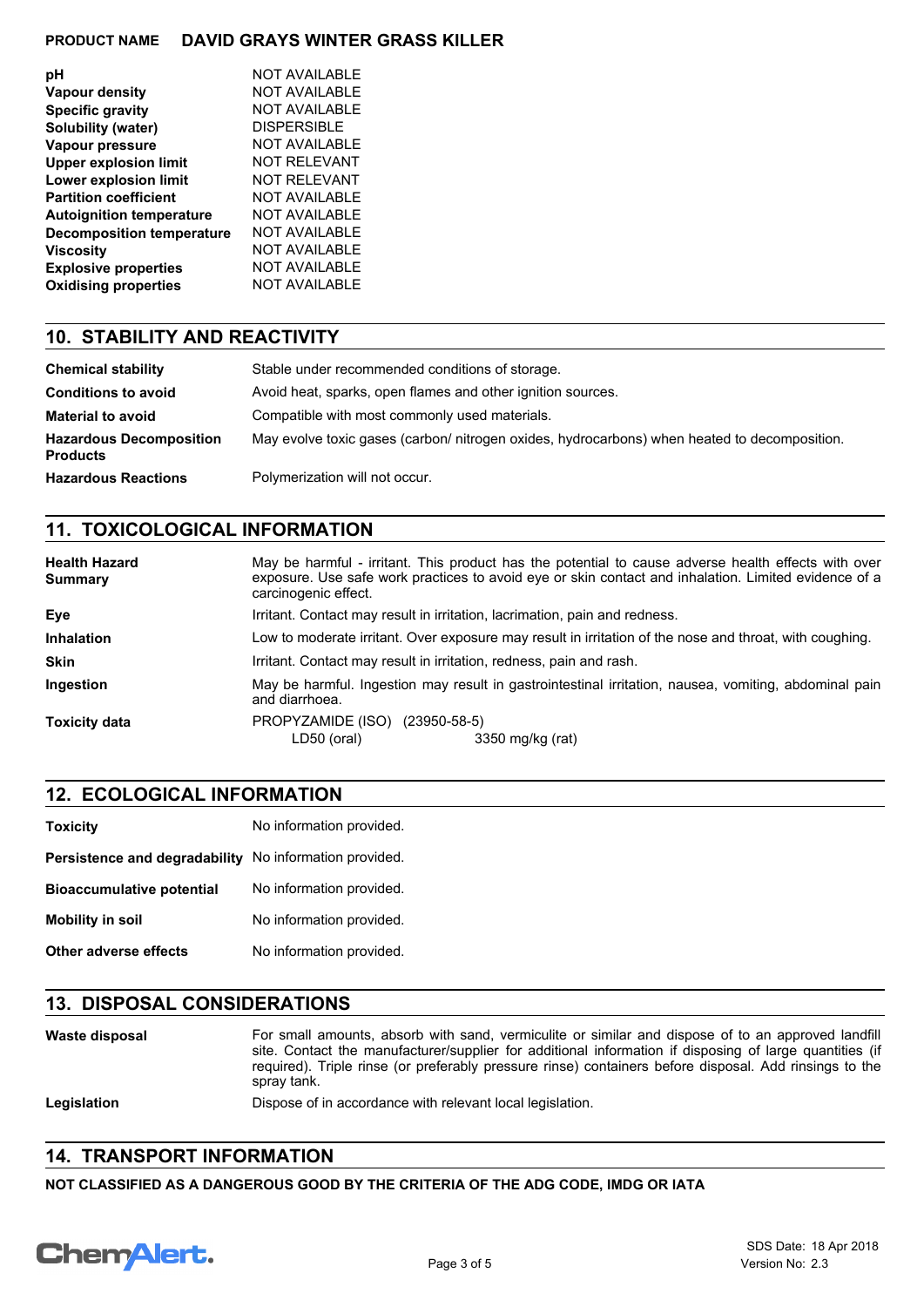#### **PRODUCT NAME DAVID GRAYS WINTER GRASS KILLER**

|                                         | <b>LAND TRANSPORT</b><br>(ADG) | <b>SEA TRANSPORT</b><br>(IMDG / IMO) | <b>AIR TRANSPORT</b><br>(IATA / ICAO) |  |
|-----------------------------------------|--------------------------------|--------------------------------------|---------------------------------------|--|
| <b>UN Number</b><br>None Allocated      |                                | None Allocated                       | None Allocated                        |  |
| <b>Proper Shipping</b><br><b>Name</b>   | None Allocated                 | None Allocated                       | None Allocated                        |  |
| <b>Transport Hazard</b><br><b>Class</b> | None Allocated                 | None Allocated                       | None Allocated                        |  |
| None Allocated<br><b>Packing Group</b>  |                                | None Allocated                       | None Allocated                        |  |

**Environmental hazards** No information provided

**Special precautions for user**

**Hazchem code** None Allocated

### **15. REGULATORY INFORMATION**

**Poison schedule** Classified as a Schedule 5 (S5) Standard for the Uniform Scheduling of Medicines and Poisons (SUSMP).

**Inventory Listing(s) AUSTRALIA: AICS (Australian Inventory of Chemical Substances)** All components are listed on AICS, or are exempt.

#### **16. OTHER INFORMATION**

**Additional information**

WORKPLACE CONTROLS AND PRACTICES: Unless a less toxic chemical can be substituted for a hazardous substance, ENGINEERING CONTROLS are the most effective way of reducing exposure. The best protection is to enclose operations and/or provide local exhaust ventilation at the site of chemical release. Isolating operations can also reduce exposure. Using respirators or protective equipment is less effective than the controls mentioned above, but is sometimes necessary.

RESPIRATORS: In general the use of respirators should be limited and engineering controls employed to avoid exposure. If respiratory equipment must be worn ensure correct respirator selection and training is undertaken. Remember that some respirators may be extremely uncomfortable when used for long periods. The use of air powered or air supplied respirators should be considered where prolonged or repeated use is necessary.

PERSONAL PROTECTIVE EQUIPMENT GUIDELINES:

The recommendation for protective equipment contained within this report is provided as a guide only. Factors such as form of product, method of application, working environment, quantity used, product concentration and the availability of engineering controls should be considered before final selection of personal protective equipment is made.

HEALTH EFFECTS FROM EXPOSURE:

It should be noted that the effects from exposure to this product will depend on several factors including: form of product; frequency and duration of use; quantity used; effectiveness of control measures; protective equipment used and method of application. Given that it is impractical to prepare a report which would encompass all possible scenarios, it is anticipated that users will assess the risks and apply control methods where appropriate.